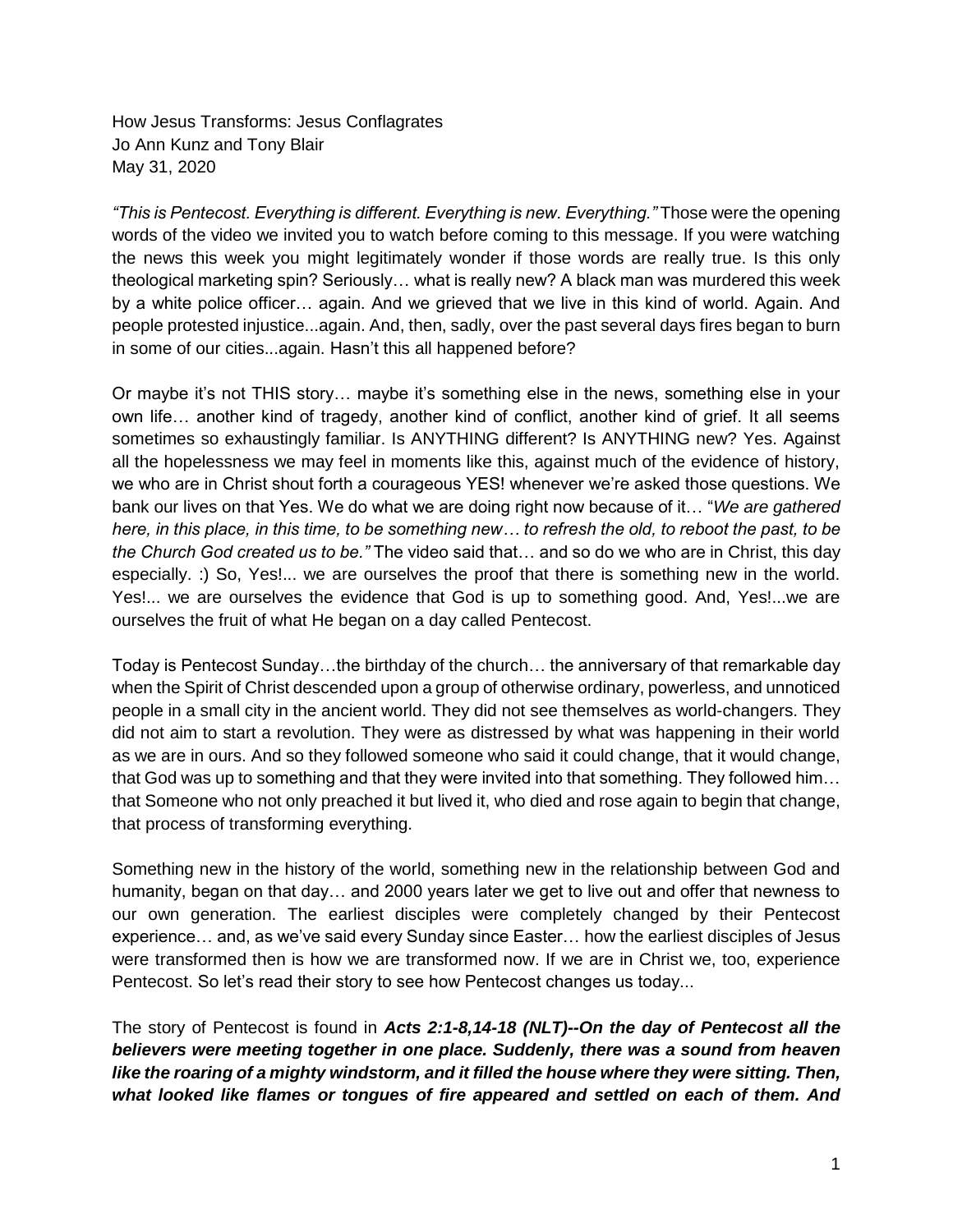*everyone present was filled with the Holy Spirit and began speaking in other languages, as the Holy Spirit gave them this ability.*

*At that time there were devout Jews from every nation living in Jerusalem. When they heard the loud noise, everyone came running, and they were bewildered to hear their own languages being spoken by the believers. They were completely amazed. "How can this be?" they exclaimed. "These people are all from Galilee, and yet we hear them speaking in our own native languages!...* 

*Then Peter stepped forward with the eleven other apostles and shouted to the crowd, "Listen carefully, all of you, fellow Jews and residents of Jerusalem! Make no mistake about this. These people are not drunk, as some of you are assuming. Nine o'clock in the morning is much too early for that. No, what you see was predicted long ago by the prophet Joel: 'In the last days,' God says, 'I will pour out my Spirit upon all people.*

*Your sons and daughters will prophesy. Your young men will see visions, and your old men will dream dreams. In those days I will pour out my Spirit even on my servants—men and women alike—and they will prophesy.*

WI said a few minutes ago that, as the earliest disciples of Jesus were transformed in the weeks after his resurrection, so are we. Nothing they had experienced in the seven weeks since his resurrection was as transformative as what happened on Pentecost. So, in order to understand how we are ourselves transformed, let's let the story show us how they were transformed.

First, Pentecost brought to them a reversal of all of human history since the first humans sinned in the Garden. We have shown here at Hosanna us again and again what fragmentation sin unleashed on the world. Humanity was separated from God… so we began to exploit the created world and each other. The unity and intimacy of the man and woman was damaged, as men started treating women like property, or cattle… possessing them, possessing more than one at a time, controlling them, dominating them… with all the consequences we see to this very day. Other relationships were similarly damaged… a man killed his brother there, outside the Garden, and this week many of us saw a video of another man killing his brother, for God intended that we all be brothers and sisters for each other. People formed into tribes, and those tribes turned on each other, and tribes turned into nations, and those nations warred against each other. They found all sorts of reasons to exclude or exploit the other… different languages, different skin colors, different ways of doing things. And much of the world's history is the sad, ongoing story of this fragmentation, separation, and division.

But even way back in the Garden God promised that one day he would reverse the separating pattern we had set in motion. That promise was repeated by the prophets of the old covenant, as they spoke for the God who shared our anguish that the world had become as it is, and pointed to the day when that promise would be fulfilled. But that reversal was a long time coming, so we also hear in those Scriptures the cries of people, particularly those on the hard receiving end of oppression and injustice… *"How long, O Lord?"* How long until your promise is fulfilled?" In weeks like the one our country has experienced we echo those cries ourselves.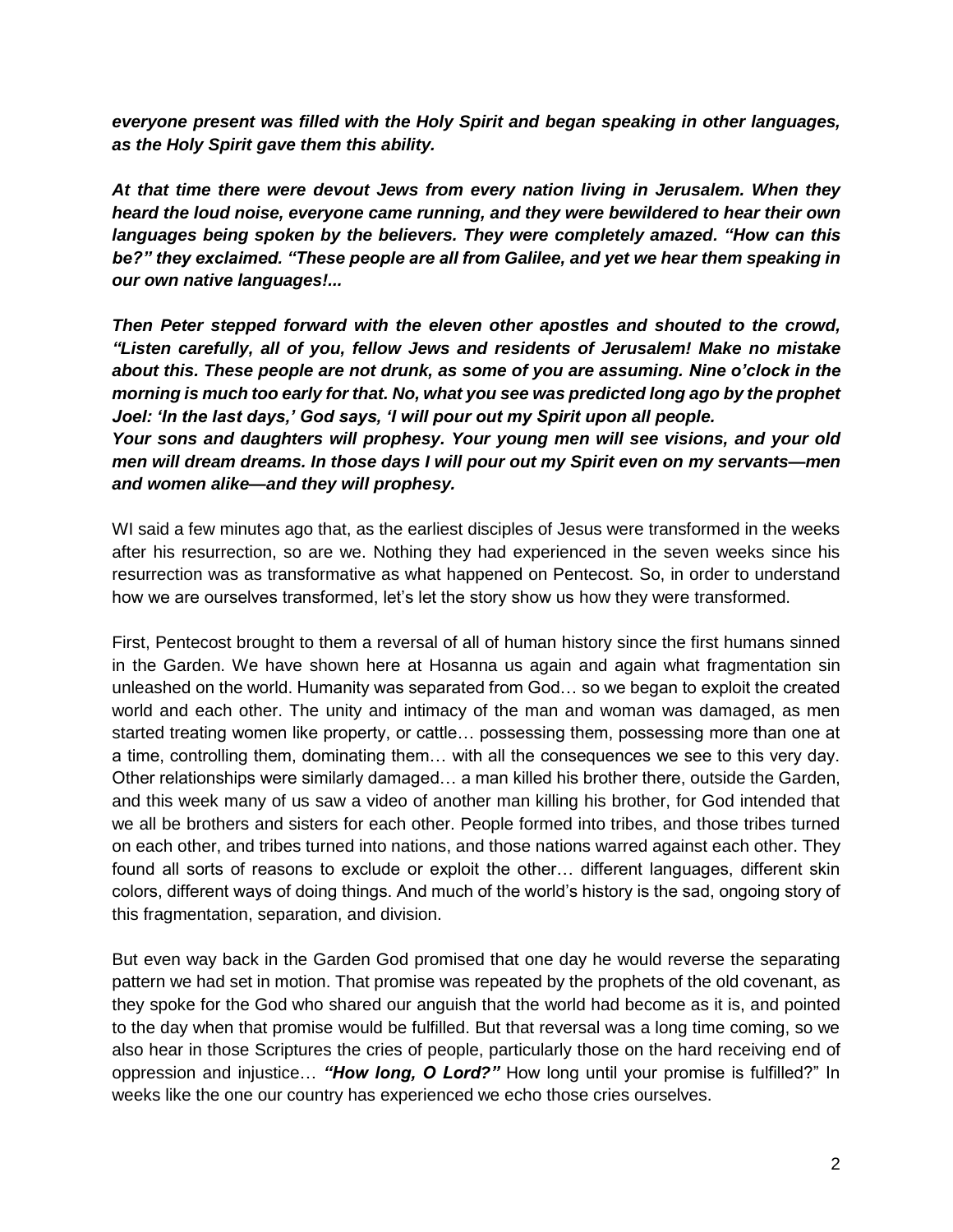But take heart! Because we know good news! In the fullness of time, Jesus came and the whole thing started running backward!... like those old odometers if you drove in reverse, like clocks that tick counter-clockwise, like rivers that flow upstream in an earthquake. Jesus preached this gospel of reversal …blessed are those whom you would never have considered blessed. The first shall be last, and the last first. And those who receive the kingdom are those you would least expect! Then he died and rose from the grave to set the process in motion. On the first Pentecost he sent his Spirit so we could participate also in that great reversal.

And so we see the first inklings of it happening that day and in the days to follow. There was to be no division, fragmentation, or separation in the people Christ was forming as his own body on earth. And so the Spirit was poured out that day, and in days afterwards, for all people, in equal measure, just like the prophet Joel had said… men and women, Jews and Gentiles, slaves and free… no distinctions, no partiality, no second class members of the body of Christ. And what had been so long broken and fragmented began to be brought back together in the great reversal work of God through his church...a work that has continued to this day.

Sadly, for much of its history the Church has closed its eyes to this brokenness, or worse, justified it. We just can't do that anymore, can we? Just as we cry out to God, "how long, O Lord" so we might also hear him asking that same question of us: "How long, O church?... until you yourselves live in, live out, and live for the great reversal that I began at Pentecost?" How is God asking that of you this week, this day of Pentecost? How might you participate more fully in God's great work of reversal in the world, or just in your own life? What separation might you invite the Spirit to heal in your own life? What rules, barriers, or chains might the Spirit break in your own little corner of the world? How might your own life start flowing in reverse?

The 120 disciples gathered together on that Pentecost day were transformed by God's reversal of Sin's pattern of separation. The barriers of division Sin had erected were pulled down in the Spirit… and as Aslan says in *The Lion, the Witch, and the Wardrobe…* even death itself began to work backwards. This reversal frees us from the power of sin and death… but there is more.

Reversal leads to yet more transformation… which is interspersal… Yes, it was a new word for us, too! It's amazing how a preacher's vocabulary can increase when one more rhyming word is needed to finish the message. :) Interspersal means combining what is separate into a new whole… like when separate images and diagrams are interspersed throughout text to create one whole book. Every component of the book retains its uniqueness, yet joined together, one new whole is created. Or think of a mosaic! Each little piece is beautiful in itself but when they're all joined together, a new whole emerges. It's a beautiful way to describe the way the same Spirit was interspersed into each individual person at Pentecost… honoring their God-given uniqueness, yet uniting them all into one new whole… the Church!

And this one new whole was unlike anything that had ever existed before… In Genesis, before sin and death ever entered the picture, God and human beings co-existed but remained separate entities… we had bodies and God didn't...but at least there were no human-made barriers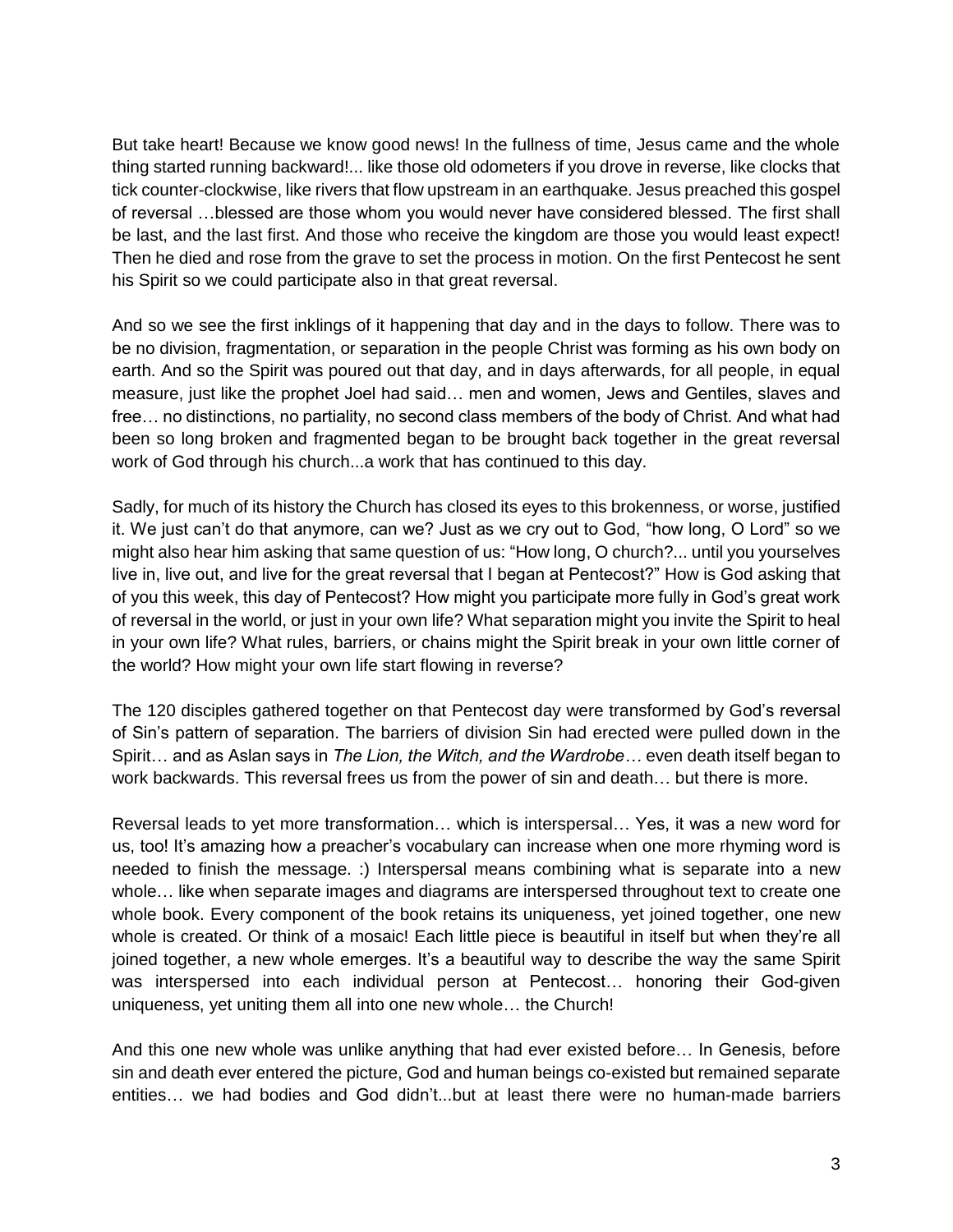between us. As we just described, our sin erected those barriers of division... between us and God… and between ourselves. But here's the good news!... God never erected any barriers toward us! God's love for us never changed. In fact, God chose to close the gap between us more fully than ever before. God chose to come to us… and become one of us. Divinity and humanity were united as one in Jesus.

And the union was not just for him… but for us, too! Jesus became like us… living and dying in a human body… and then being resurrected in a human body that had been transformed to live for eternity! Then, 40 days later, Jesus ascended in that same body… and when He did, He took us with Him into the Trinity… where we are now seated in Him in heavenly places.

But even that's not the end of it! That's the first part of our transformational union... we are in him. Ten days later, on the day of Pentecost, Jesus completed the union… His Spirit came to live within those first disciples… to unite them together with Him and each other as one. Now He was in them… and they were in Him… and what had been separate since the beginning of time was joined together into one new whole! No separation! And the same has been true for every one of us who has given our lives, ourselves, to him in love… He has given His life, Himself, to us in love…

So Pentecost is, in one sense, the completion of Christmas. What God did physically within one woman named Mary... He has done, and continues to do, spiritually within every one of us. The Holy Spirit overshadowed Mary and Christ was conceived in and born through her… but on Pentecost, the Holy Spirit overshadowed everyone in that room… and Christ was conceived in them… and the Body of Christ, the Church, was born! And God is still conceiving new things in his people in this broken world, so that all things that are separate now will indeed one day be united together as one in him.

So, what difference does this make in your life? None… unless you let it… unless you recognize that your life is not your own… that the same Spirit that now lives in you also unites you to everyone else in whom the Spirit dwells… whether you like it or not… whether you like them or not. Pentecost transforms through reversing sin's divisions… so that each one of us can be joined together into one new whole in the Church. The Church was born that first Pentecost day… but every day is Pentecost when someone is "born again" through the Spirit... into Christ and into the Church… But like all newborns… this is still only the beginning… there is a lot of growing that yet needs to happen…

They did grow… but in a way that may seem counter-intuitive at first. The body of Christ grew through dispersal…spreading...which is the way viruses grow!… although this one is the best infection the world has ever seen. :) And, yes, this is the way fires grow too, isn't it?... which is perhaps why fire is a central element in the story of Pentecost. In the Greek, Acts 2:3 says not just that tongues of fire settled on each of them in the upper room, but that the fire that came to them was *dispersed* among the disciples…one source, with a flame on each of them… the spark to light a conflagration of the renewing, restoring, reconciling Spirit of Christ. Fire changes things.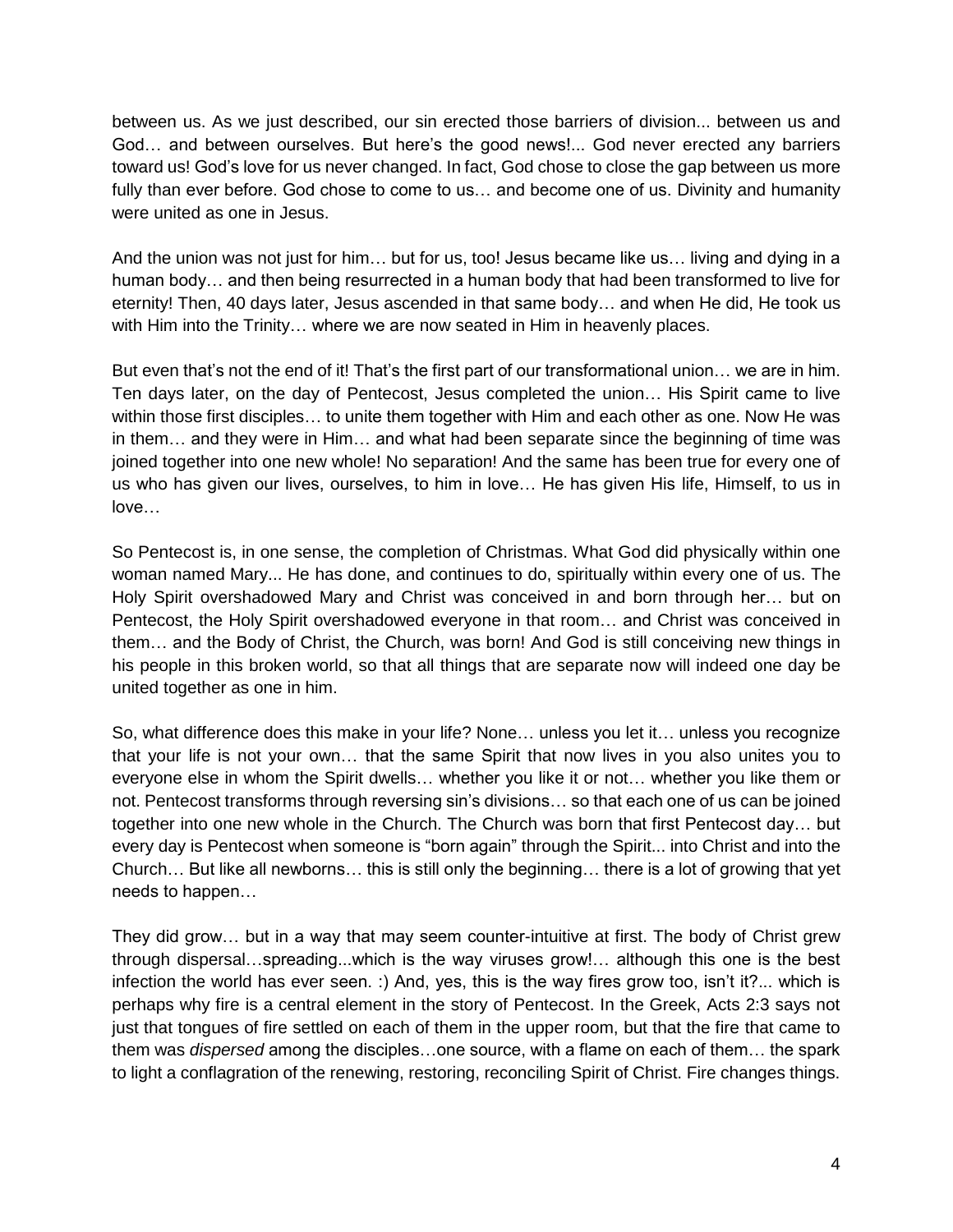It can burn away what needs to go and makes room for what needs to grow. It melts and molds, and spreads "like wildfire"...no wonder the work of the Spirit is symbolized by fire!

We see a second kind of dispersal on that day as well. The tongues of fire were accompanied by the tongues of languages… it's actually the same word used to describe both! It says that the disciples began to speak in different languages… which was exactly what happened in the story of the Tower of Babel…not too long after the sin that separated. Only this time instead of dividing people it brought them together by that Spirit that makes all things one. The disciples spoke loudly enough for all sorts of passersby to hear them speaking in their own languages! We'll talk more about this next week… but what's important for us to note today is that the good news of Pentecost was dispersed that day. It wasn't kept to those 120 people in the upper room. It wasn't a secret. God went out of his way to make sure that others knew… all sorts of different kinds of others!... so that they, too, could participate in the new thing he was doing. And not just all sorts of people in that city. Soon therefore, the good news of Pentecost was dispersed to other cities, other regions, other nations because the disciples themselves were dispersed, initially by persecution and later by choice. And so the gift of the indwelling Spirit, which started in one room in one city, was dispersed to many, many others…including, eventually, us!

That was possible because of the remarkable thing Jesus had done in his ascension. Jo Ann just noted this… that Jesus went so the Spirit would come… so we would be in him there and he would be in us here. The Spirit that came at Pentecost was HIS spirit… and the Spirit that those earliest disciples took with them was his spirit too… and the Spirit that dwells within us today is also his Spirit. And everywhere we go, we are the embodiment of his Spirit on the earth. We become the gospel of the new birth. That's what Jesus told the disciples before he ascended...literally, he said, *"As you go, make more disciples" (Matt. 28:19).* How could they do that? Only Christ can make disciples, right? Yes! But his Spirit was doing through them what His Spirit did on Pentecost...when 3000 new disciples were made by the work of the Spirit.

Simply making new disciples and counting them is, of course, not the end goal of the kingdom. They needed to grow inward and upward as they grew outward… like all of us do. That's why the rest of the New Testament is there… to teach these dispersed disciples what it was to live the life of the Spirit in a mature way. That's why we've done this whole series… and why we're doing a second part to this message next week… because the dispersed Church of God must be a mature Church if the fire of the Spirit is going to be seen in us… and catch fire in the lives of others? How does the fire of the Spirit burn within YOU? And, particularly now, when our world is stressed and literally in flames, how is the Spirit living through you?

This transforming movement of God that is a reversal of the divisions that sin had caused... that was interspersal in bringing us together spiritually in full union with God and each other... and that has been spread through the world for centuries by the dispersal of those whose lives embodied the gospel... is now and will always be universal… our final point for this Day of Pentecost.

What was real in Jerusalem that day is real everywhere every day... in Lititz, Ephrata, and Manheim… in Minneapolis, Atlanta, and Washington… in the US, China, and Russia… Wherever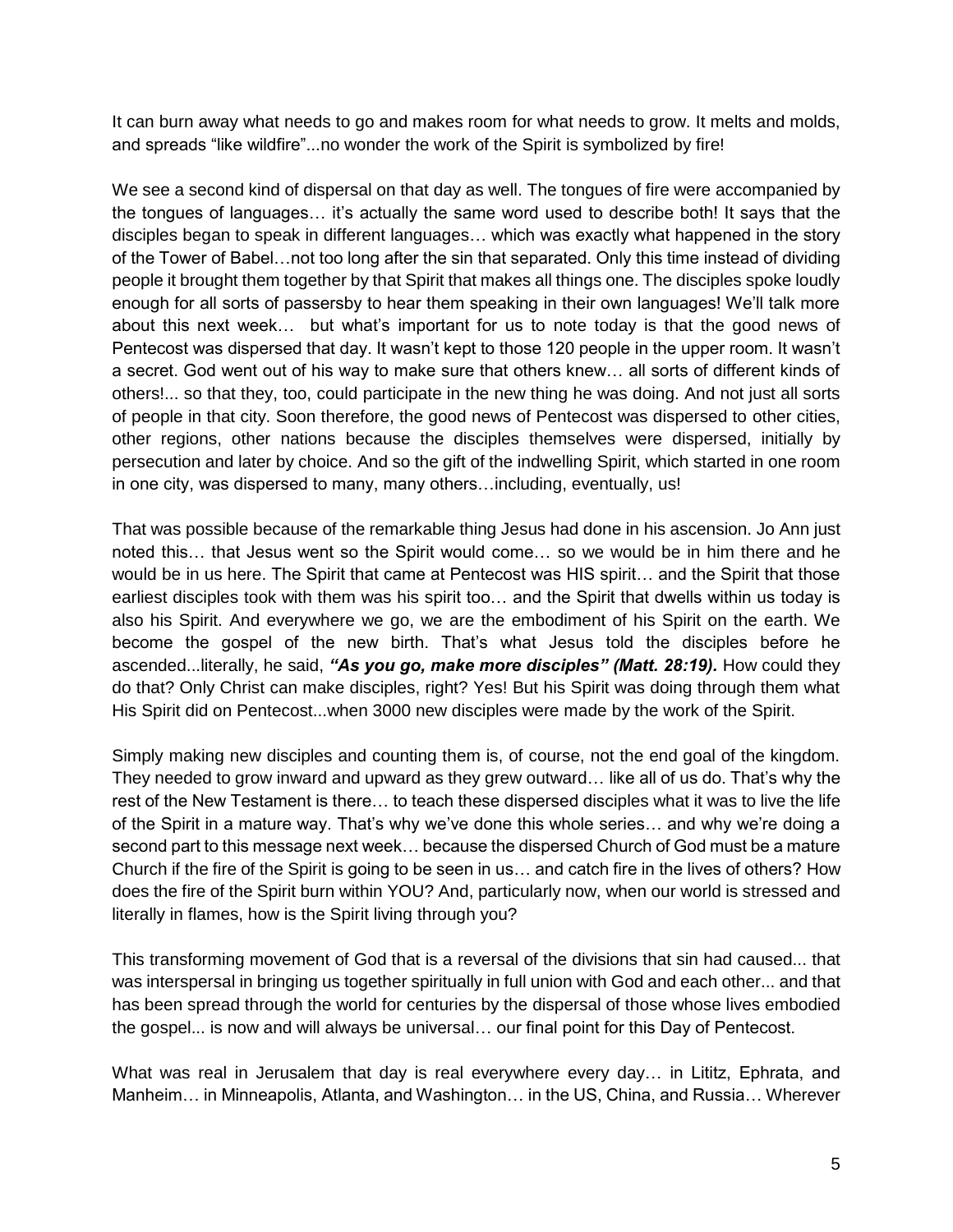those who live by the Spirit are, the Spirit fully is. The Holy Spirit doesn't come in parts and pieces… a little bit poured out here... and little bit over there. The whole Spirit is given to the whole Church… in each and every local assembly… large or small… Jesus said *where even 2 or 3 are gathered as one in His name… He is there*. All of Him… because through His indwelling Spirit… nothing is missing.

Think of this perhaps as a fractal. In a fractal every part looks like the whole. As we've already said… the people, cultures, geography are all very different… and honored in their uniqueness. But all share the same Holy Spirit, in the same fullness, throughout the whole world, through all time. This is why Christians everywhere and always have said the Church is "universal." And this is why Paul said to the Ephesians... that although they lived geographically far distant... and culturally very different... from the disciples in Jerusalem or Rome or anywhere else… even so different that some were Jews and some were Gentiles… they shared *one body and one Spirit, just as you were called to one hope when you were called; one Lord, one faith, one baptism; one God and Father of all, who is over all and through all and in all (Eph. 4:4-6 NIV).* 

This means that we are connected... intimately, integrally... to all others in whom the Spirit dwells… whether we've ever met them personally or not… whether they are alive in this world or the next. In the kingdom of God, we are one… universally. We may not be in the same room for this message… even though we'd love to be!... but we are still joined as one. We may not suffer in the same ways that some of our brothers and sisters in other parts of the world have, and are… but we are still joined as one. We may not speak the same language or live in the same country or see the world through the same eyes… but we are still one through the same universal Holy Spirit that is within us… and is at work in the whole world… drawing everyone toward Jesus… reconciling and restoring all things as one in Christ.

And the fact that the Spirit came on the feast of Pentecost was itself a sign that all are included. Pentecost was the Spring harvest festival… when they would offer stalks of their grain to God… two kinds of grain, wheat and barley…. Just as in their world, there were two kinds of people, Jews and Gentiles. Pentecost included both harvests… So, the Spirit came to a group of 120 Jews in Jerusalem one morning to reap a first harvest… but not long after, the Spirit came for the second harvest in the same way... to a group of Gentiles in the city of Caesarea, in the house of Cornelius. Christ made one whole new humanity from the two… Pentecost was and is, then and now, for everyone everywhere…

So the Bible admonishes us to *make every effort to keep the unity of the Spirit through the*  **bond of peace.** In a week in which the world has seen dramatic proof of our differences, in a year in which we have felt our separation and isolation more keenly than ever before, how can you and I keep the unity of the Spirit? We live in a consumerist culture… most people do pretty much everything, including faith, because they think it's good for them… not because it's something to give to the world. Living in the Spirit will really confront that kind of narcissism, won't it? It'll make us look out for the interests of others in ways we haven't risked before. It'll cause us to make